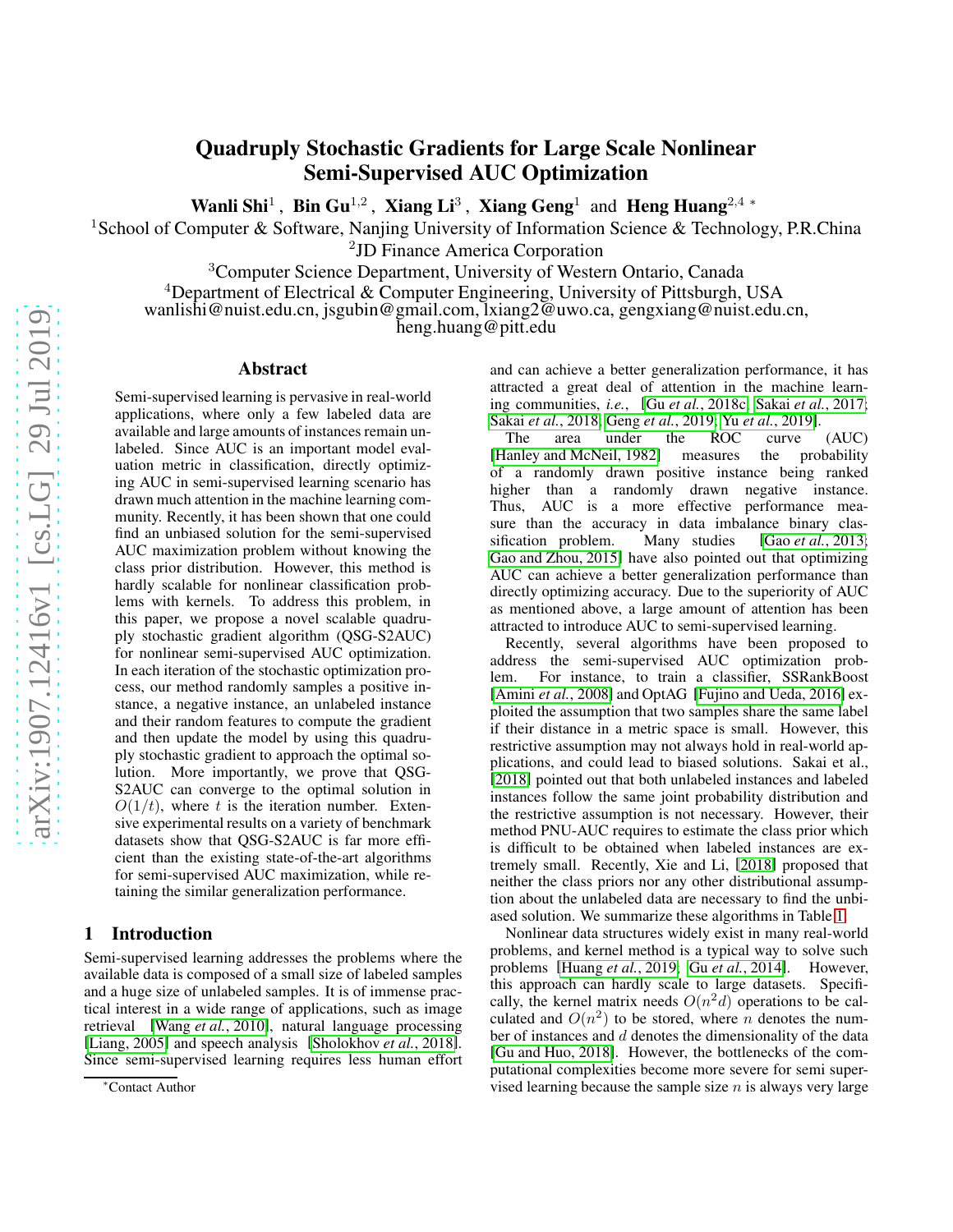<span id="page-1-0"></span>

| <b>Algorithm</b>   | Reference                    | <b>Function model</b> | <b>Computational complexity</b> | <b>Space complexity</b> |
|--------------------|------------------------------|-----------------------|---------------------------------|-------------------------|
| <b>SSRankBoost</b> | [Amini <i>et al.</i> , 2008] | Nonlinear model       |                                 | $O(n^{2})$              |
| OptAG              | [Fujino and Ueda, 2016]      | Linear model          |                                 | $O(n^2)$                |
| <b>PNU-AUC</b>     | [Sakai et al., 2018]         | Nonlinear model       | $O(n^3)$                        | $O(n^2)$                |
| <b>SAMULT</b>      | [Xie and Li, $2018$ ]        | Nonlinear model       | $O(n^3)$                        | $O(n^2)$                |
| QSG-S2AUC          | Ours                         | Nonlinear model       | $\overline{O}(Dt^{2})$          | O(t)                    |

Table 1: Several representative semi-supervised AUC optimization algorithms. (D denotes the number of random features,  $n$  denotes the number of training samples and t denotes number of iterations.)

in the semi-supervised scenario. Even worse, PNU-AUC and SAMULT [\[Xie and Li, 2018\]](#page-7-3) need  $O(n^3)$  operations to compute the matrix inverse. Thus, scaling up non-linear semisupervised AUC maximization is a challenging problem.

To scale up kernel-based algorithms, a large amount of methods has been proposed, *i.e.*, asynchronous parallel algorithms [Gu *et al.*[, 2018a;](#page-6-13) [Gu and Huo, 2018;](#page-6-12) Gu *et al.*[, 2016\]](#page-6-14), kernel approxima-tion [\[Rahimi and Recht, 2008;](#page-6-15) Smola and Schölkopf, 2000]. To our knowledge, doubly stochastic gradient (DSG) [Dai *et al.*[, 2014\]](#page-6-16) is the most effective method to scale up kernel-based algorithms. Specifically, DSG samples a random instance and the random features to compute the doubly stochastic gradient which is used to update the model. However, different from the standard DSG, semi-supervised learning has three sources of data, *i.e.*, positive instances, negative instances and unlabeled datasets. In addition, optimizing AUC is a pairwise learning problem which is more complicated than the pointwise learning problem considered in the standard DSG algorithm. Therefore, the existing algorithms and theoretical analysis for DSG cannot be directly applied to non-linear semi-supervised AUC maximization.

To address this challenging problem, we introduce multiple sources of randomness. Specifically, we randomly sample a positive, a negative and an unlabeled instance in each iteration to compose a triplet of data points. Then we use the random features w.r.t these data triplets to compute the stochastic gradient. Since the stochastic gradient would then contain four sources of randomness, we denote our algorithm as quadruply stochastic semi-supervised AUC maximization (QSG-S2AUC). Theoretically, we prove that QSG-S2AUC can converge to the optimal solution at the rate of  $O(1/t)$ , where  $t$  is the number of gradient iterations. Extensive experimental results on a variety of benchmark datasets show that QSG-S2AUC is far more efficient than the existing state-ofthe-art algorithms for semi-supervised AUC maximization, while retaining the similar generalization performance.

Contributions. The main contributions of this paper are summarized as follows.

- 1. We propose an efficient nonlinear semi-supervised AUC optimization algorithm based on the DSG framework. Since semi-supervised learning contains three sources of data, we employ triplets of data points in each iteration and extend the standard DSG framework.
- 2. We prove that QSG-S2AUC has the convergence rate of  $O(1/t)$  which is same to the one of standard SGD even

though our QSG-S2AUC has four sources of randomness.

# 2 Related Works

In this section, we give a brief review of kernel approximation and large scale AUC maximization methods respectively.

# 2.1 Kernel Approximation

Kernel approximation has attracted great amounts of attention to scale up kernel-based learning algorithms. The datadependent methods, such as greedy basis selection techniques [Smola and Schölkopf, 2000], incomplete Cholesky decom-position [\[Fine and Scheinberg, 2001\]](#page-6-17), Nyström method [\[Drineas and Mahoney, 2005\]](#page-6-18), utilize the given training set to compute a low-rank approximation of the kernel matrix. However, they need a large amount of training instances to achieve a better generalization. To handle this challenge, random Fourier feature (RFF) [\[Rahimi and Recht, 2008\]](#page-6-15) directly approximates the kernel function unbiasedly with some basis functions. However, large amounts of memory are required since the number random features  $D$  need to be larger than the original features to achieve low approximation error. To further improve RFF, Dai *et al.*, [\[2014\]](#page-6-16) proposed DSG algorithm. It uses *pseudo-random number generators* to calculate the random features on-the-fly, which highly reduces the memory requirement. These methods have been widely applyed to scale up kernel-based learning algorithms, such as [Li *et al.*[, 2017;](#page-6-19) Gu *et al.*[, 2018b\]](#page-6-20).

# 2.2 Large Scale AUC Optimization

Recently, several efforts have been devoted to scale up the AUC optimization. For example, Ying *et al*., [\[2016\]](#page-7-5) formulated the AUC optimization as a convex-concave saddle point problem and proposed a stochastic online method (SO-LAM) which has the time and space complexities of one datum. FSAUC [Liu *et al.*[, 2018\]](#page-6-21) developed a multi-stage scheme for running primal-dual stochastic gradient method with adaptively changing parameters. FSAUC has the convergence rate of  $O(1/n)$ , where *n* is the number of random samples. However, both SOLAM and FSAUC focus on scaling up the linear AUC optimization and are incapable of maximizing AUC in the nonlinear setting. Recently, FOAM and NOAM [Ding et al.[, 2017\]](#page-6-22) used RFF and Nyström method, respectively, to scale up the kernel based AUC optimization problem. However, as mentioned above, both methods require large amounts of memory to achieve a better generalization performance and not trivial to scale up the nonlinear semi-supervised AUC optimization problems based.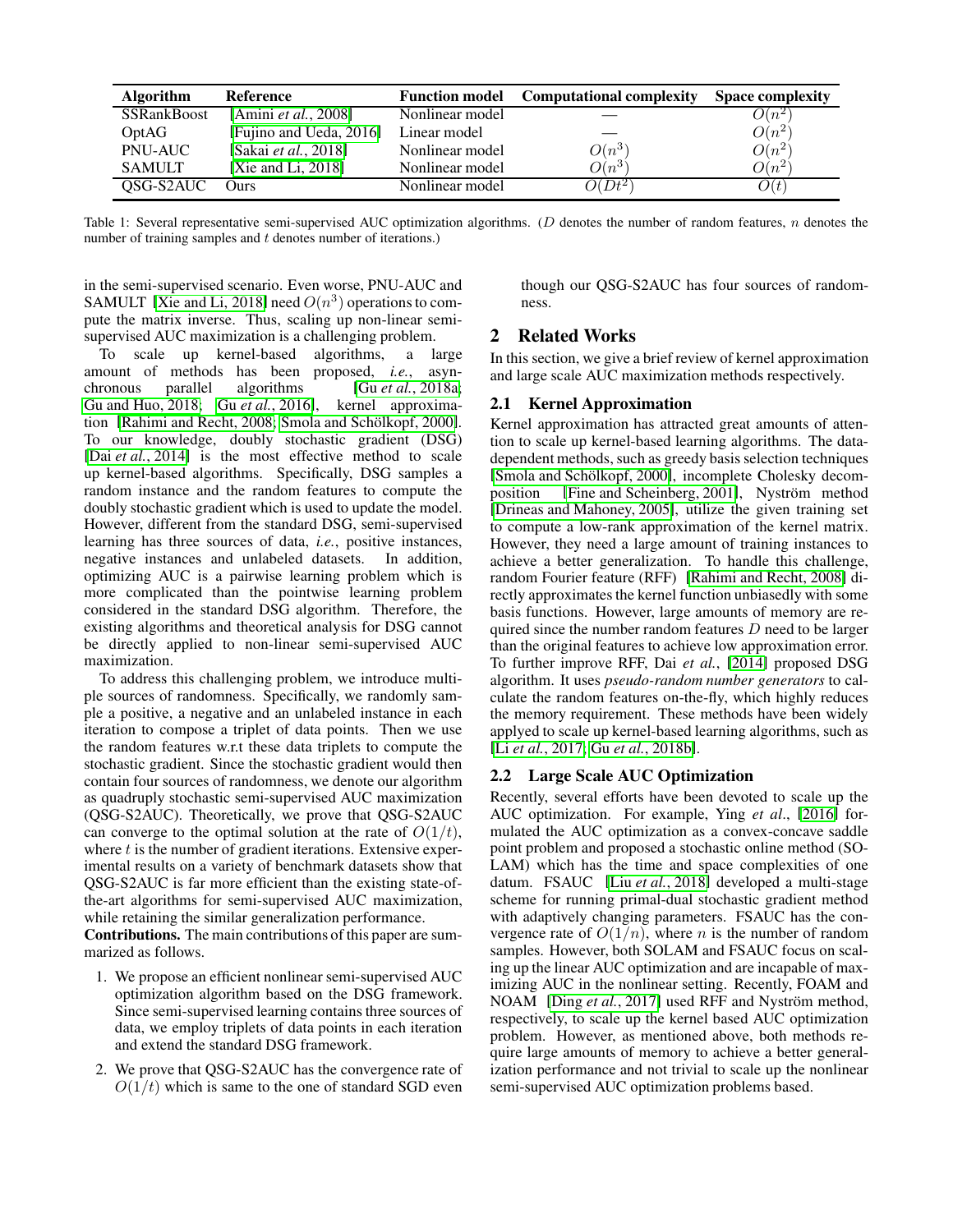# 3 Preliminaries

## 3.1 Supervised AUC Optimization

In supervised learning, let  $x \in \mathbb{R}^d$  be a *d*-dimensional pattern and  $y \in \{+1, -1\}$  be a class label. Let  $p(x, y)$  be the underlying joint density of  $(x, y)$ . The AUC optimization is to train a classifier  $f$  that maximizes the following function.

AUC = 
$$
1 - \mathbb{E}_{x^p \sim p^+(x)} [\mathbb{E}_{x^n \sim p^-(x)}[l_{01}(f(x^p), f(x^n))]]
$$

where  $p^{+}(x) = p(x|y = +1)$ ,  $p^{-}(x) = p(x|y = -1)$  and  $l_{01}(u, v) = (1 - sign(u - v))/2$ . Obviously, maximizing AUC is equivalent to minimizing the following PN AUC risk.

$$
R_{\rm PN} = \mathbb{E}_{x^p \sim p^+(x)} \left[ \mathbb{E}_{x^n \sim p^-(x)} [l_{01}(f(x^p), f(x^n))] \right]. \tag{1}
$$

Given the positive and negative datasets as  $D_p =$  ${x_i}_{i=1}^p \sim p^+(x)$  and  $D_n = {x_j}_{j=1}^n \sim p^-(x)$  respectively. Thus, the PN AUC risk can be rewritten as follows.

$$
R_{\rm PN} = \mathbb{E}_{x^p \in D_p} \left[ \mathbb{E}_{x^n \in D_n} \left[ l(f(x^p), f(x^n)) \right] \right]. \tag{2}
$$

where  $\mathbb{E}_{x^p \in D_p}$  and  $\mathbb{E}_{x^p \in D_n}$  denote the means of  $D_p$  and  $D_n$ , respectively.

### 3.2 Semi-Supervised AUC Optimization

Since large amounts of instances remain unlabeled in semisupervised learning, we assume that the labeled dataset is limited while the unlabeled data can be infinite and has the underlying distribution density of  $p(x)$ , where  $p(x) = \pi p^{+}(x) +$  $(1 - \pi)p^{-}(x)$  and  $\pi$  denotes the positive class prior. Recently, Xie and Li, [\[2018\]](#page-7-3) have shown that it is unnecessary to estimate distributional assumptions or class prior to achieve an unbiased solution for semi-supervised AUC optimization. Specifically, PU AUC risk  $R_{\rm PU}$  and NU AUC risk  $R_{\rm NU}$  are equivalent to the supervised PN AUC risk  $R_{\text{PN}}$  risk with a linear transformation, where PU AUC risk  $R_{\rm PU}$  is estimated by positive and unlabeled data treated as negative data, and NU AUC risk  $R_{\text{NU}}$  is estimated by negative and unlabeled data treated as positive data. We define  $R_{\rm PU}$  and  $R_{\rm NU}$  as follows,

$$
R_{\rm PU} = \mathbb{E}_{x^p \in D_p} \left[ \mathbb{E}_{x^u \sim p(x)} [l(f(x^p), f(x^u))] \right], \quad (3)
$$

$$
R_{\rm NU} = \mathbb{E}_{x^u \sim p(x)} \left[ \mathbb{E}_{x^n \in D_n} \left[ l(f(x^u), f(x^n)) \right] \right], \quad (4)
$$

where  $\mathbb{E}_{x^u \sim p(x)}$  denotes the expectation over the density  $p(x)$ . PU AUC risk can be written as follows.

$$
R_{\rm PU} = \mathbb{E}_{x^p \in D_p} [\mathbb{E}_{x^u \sim p(x)} [l(f(x^p), f(x^u))]]
$$
  
\n
$$
= \mathbb{E}_{x^p \in D_p} [\pi \mathbb{E}_{x'^p \sim p^+(x)} [l(f(x^p, x'^p))]]
$$
  
\n
$$
+ (1 - \pi) \mathbb{E}_{x'^n \sim p^-(x)} [l(f(x^p, x'^n))]]
$$
  
\n
$$
= \frac{1}{2} \pi + (1 - \pi) R_{\rm PN},
$$
 (5)

where  $x'^p$  and  $x'^n$  denotes the positive and negative instances in unlabeled dataset. Similarly, NU AUC risk  $R_{\text{NU}}$  can be rewritten as

$$
R_{\rm NU} = \frac{1}{2}(1 - \pi) + \pi R_{\rm PN}.
$$
 (6)

Then PN AUC risk  $R_{\text{PN}}$  can be formulated as follows.

$$
R_{\rm PU} + R_{\rm NU} - \frac{1}{2} = R_{\rm PN}.
$$
 (7)

Thus, the semi-supervised AUC optimization can be formulated as follows.

$$
R_{\rm PNU} = (1 - \gamma) \left( R_{\rm PU} + R_{\rm NU} - \frac{1}{2} \right) + \gamma R_{\rm PN}. \tag{8}
$$

where  $\gamma \in [0, 1]$  is the trade-off parameter. To reduce the risk of overfitting, we add a  $l_2$ -regularizer into [\(8\)](#page-2-0) and have the following objective for semi-supervised AUC optimization.

<span id="page-2-1"></span><span id="page-2-0"></span>
$$
\mathcal{L} = R_{\text{PNU}}(f) + \frac{\lambda}{2} ||f||_{\mathcal{H}}^2,
$$
\n(9)

where  $\lambda$  is the regularized parameter and  $\|\cdot\|_{\mathcal{H}}$  denotes the norm in a reproducing kernel Hilbert space (RKHS)  $H$ .

#### 3.3 Random Fourier Feature

,

In this section, we give a brief review of RFF. Assume that we have a *continuous*, *real-valued*, *symmetric* and *shift-invariant* kernel function  $k(x, x')$ . According to Bochner Theorem [\[Rudin, 2017\]](#page-6-23), this kernel function is positive definite and has a nonnegative Fourier transform function as  $k(x, x') =$  $\int_{\mathbb{R}^d} p(\omega) e^{j\omega^T (x-x')} d\omega$ , where  $p(w)$  is a density function associated with  $k(x, x')$ . The integrand  $e^{j\omega^{T}(x-x')}$  can be replaced with  $\cos \omega^T (x - x')$  [\[Rahimi and Recht, 2008\]](#page-6-15). Then we can obtain a real-valued feature map  $\phi_{\omega_i}(x)$  =  $[\cos(\omega_i^T x), \sin(\omega_i^T x)]^T$ , where  $\omega_i$  is randomly sampled according to the density function  $p(\omega)$ . We can obtain the feature map for m random features of a real-valued kernel as follows.

$$
\phi_{\omega}(x) = \sqrt{1/D} [\cos(\omega_1^T x), \cdots, \cos(\omega_m^T x),
$$
  
 
$$
\sin(\omega_1^T x), \cdots, \sin(\omega_m^T x)]^T.
$$
 (10)

Obviously,  $\phi_{\omega}^{T}(x)\phi_{\omega}(x')$  is an unbiased estimate of  $k(x-x')$ .

# 4 Quadruply Stochastic Semi-Supervised AUC Maximization

#### 4.1 Quadruply Stochastic Gradients

Based on the definition of the function  $f \in \mathcal{H}$ , we easily obtain  $\nabla f(x) = \nabla \langle f, k(x, \cdot) \rangle$ , and  $\nabla ||f||^2_{\mathcal{H}} = \nabla \langle f, f \rangle_{\mathcal{H}} =$  $2f$ . Thus, the gradient of the objective [\(9\)](#page-2-1) can be written as:

<span id="page-2-2"></span>
$$
\nabla \mathcal{L} = \lambda f + \gamma \mathbb{E}_{x^p \in D_p} [\mathbb{E}_{x^n \in D_n} [l'_1 k(x^p, \cdot) + l'_2 k(x^n, \cdot)]] + (1 - \gamma) (\mathbb{E}_{x^p \in D_p} [\mathbb{E}_{x^u \sim p(x)} [l'_3 k(x^p, \cdot) + l'_4 k(x^u, \cdot)]] + \mathbb{E}_{x^u \sim p(x)} [\mathbb{E}_{x^n \in D_n} [l'_5 k(x^u, \cdot) + l'_6 k(x^n, \cdot)]]),
$$
(11)

where  $l'_1 k(x^p, \cdot)$  denotes the derivative of  $l(f(x^p), f(x^n))$ w.r.t.  $f(x^p)$ ,  $l'_2 k(x^n, \cdot)$  denotes the derivative of  $l(f(x^p), f(x^n))$  w.r.t.  $f(x^n), l'_3k(x^p, \cdot)$  denotes the derivative of  $l(f(x^p), f(x^u))$  w.r.t.  $f(x^p), l'_4k(x^u, \cdot)$  denotes the derivative of  $l(f(x^p), f(x^u))$  w.r.t.  $f(x^u), l'_5k(x^u, \cdot)$  denotes<br>the derivative of  $l(f(x^u), f(x^n))$  w.r.t.  $f(x^u)$  and  $l'_6k(x^n, \cdot)$ denotes the derivative of  $l(f(x^u), f(x^n))$  w.r.t.  $f(x^n)$ .

In order to update the classifier  $f$  in a stochastic manner, we randomly sample a positive data point  $x^p$  and a negative data point  $x^n$  from  $D_p$  and  $D_n$ , respectively. In addition, we randomly sample an unlabeled data point  $x^u$  according to the unlabeled data distribution density  $p(x)$ . In each iteration,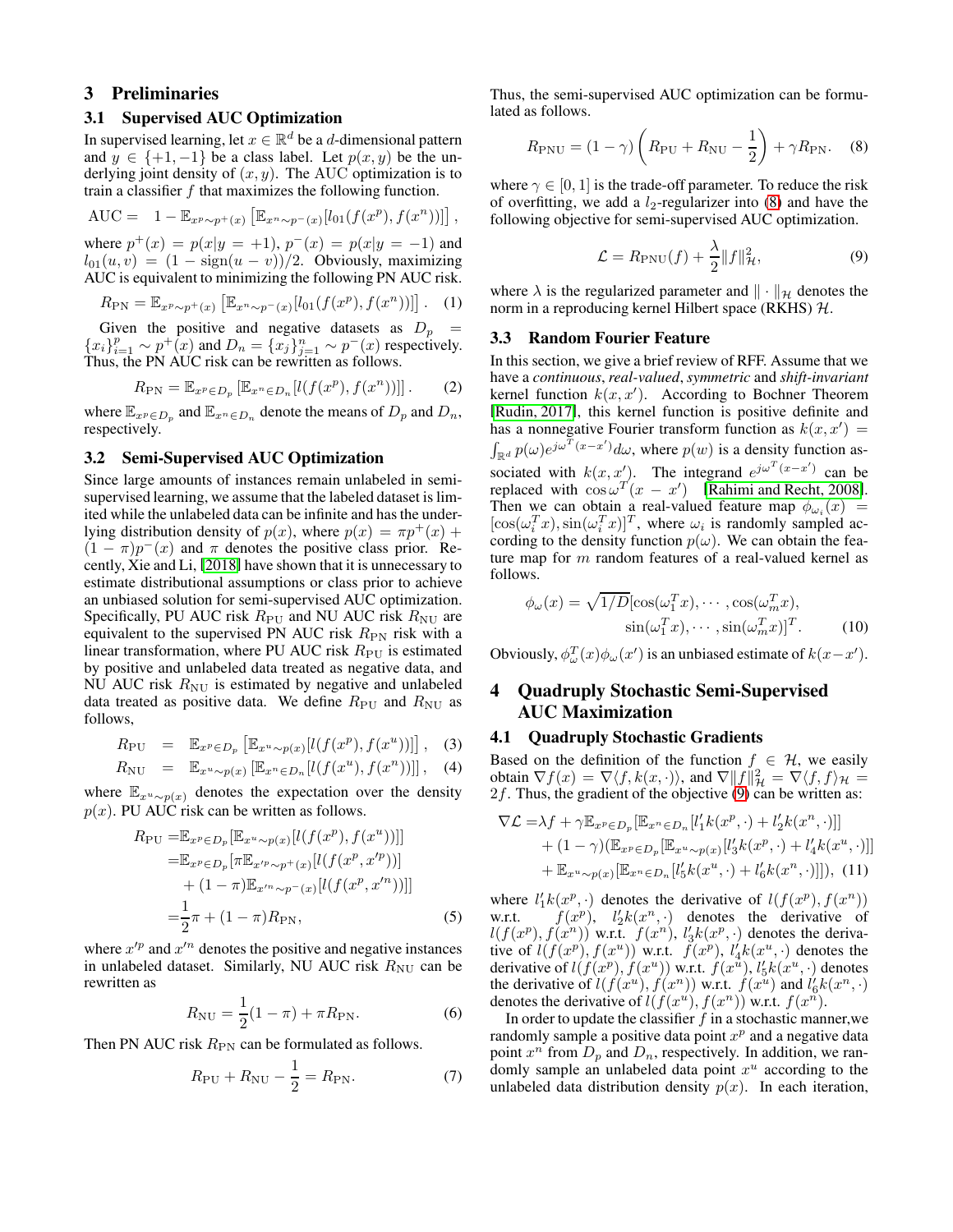we use a triplet of these data points to compute the stochastic functional gradient of [\(8\)](#page-2-0) as follows.

$$
\xi(\cdot) = \gamma(l'_1 k(x^p, \cdot) + l'_2 k(x^n, \cdot)) + (1 - \gamma)(l'_3 k(x^p, \cdot) + l'_4 k(x^u, \cdot) + l'_5 k(x^u, \cdot) + l'_6 k(x^n, \cdot)).
$$
 (12)

We can apply the random Fourier feature method to further approximate the stochastic functional gradient  $\xi(\cdot)$  as follows.

$$
\zeta(\cdot) = \gamma (l'_1 \phi_\omega(x^p) \phi_\omega(\cdot) + l'_2 \phi_\omega(x^n) \phi_\omega(\cdot)) \n+ (1 - \gamma) (l'_3 \phi_\omega(x^p) \phi_\omega(\cdot) + l'_4 \phi_\omega(x^u) \phi_\omega(\cdot) \n+ l'_5 \phi_\omega(x^u) \phi_\omega(\cdot) + l'_6 \phi_\omega(x^n) \phi_\omega(\cdot)).
$$
\n(13)

Obviously, we have that  $\xi(\cdot) = \mathbb{E}_{\omega}[\zeta(\cdot)].$  Thus, we can achieve the unbiased estimate of the gradient [\(11\)](#page-2-2) by using either  $\xi(\cdot)$  or  $\zeta(\cdot)$  as follows,

$$
\nabla \mathcal{L} = \mathbb{E}_{x^p, x^n, x^u}[\xi(\cdot)] + \lambda f, \nabla \mathcal{L} = \mathbb{E}_{x^p, x^n, x^u}[\mathbb{E}_{\omega}[\zeta(\cdot)]] + \lambda f.
$$

Because four randomness (*i.e.*  $x^p$ ,  $x^n$ ,  $x^u$  and  $\omega$ ) are involved in  $\zeta(\cdot)$ , we call the functional gradient  $\zeta(\cdot)$  as quadruply stochastic functional gradient.

Then, we first give the update rule with the stochastic gradient  $\xi(\cdot)$  as follow,

$$
h_{t+1}(\cdot) = h_t(\cdot) - \eta_t(\xi_t(\cdot) + \lambda h_t(\cdot)) = \sum_{i=1}^t a_t^i \xi_t(\cdot), \ \forall t > 1,
$$

where  $a_t^i = -\eta_t \prod_{j=i+1}^t (1 - \eta_j \lambda)$ ,  $\eta_t$  denotes the step size and  $h_{t+1}(x)$  denotes the function value if we use gradient  $\xi(\cdot)$ . Since  $\zeta(\cdot)$  is an unbiased estimate of  $\xi(\cdot)$ , the update rule using  $\zeta(\cdot)$  after t iterations can be written as follow,

$$
f_{t+1}(\cdot) = f_t(\cdot) - \eta_t(\zeta_t(\cdot) + \lambda f_t(\cdot)) = \sum_{i=1}^t a_t^i \zeta_i(\cdot), \quad \forall t > 1,
$$

where  $f_1(\cdot) = 0$ , and  $f_{t+1}(x)$  denotes the function value for the input x if we use the functional gradient  $\zeta(\cdot)$ .

In order to implement the update process in computer program, we rewrite the update rule as the following iterative update rules with constantly-changing coefficients  $\{\alpha_i\}_{i=1}^t$ ,

$$
f_t = \sum_{i=1}^t \alpha_i \phi_\omega(x), \qquad (14)
$$

<span id="page-3-0"></span>
$$
\alpha_i = -\eta_i(\gamma(l'_1\phi_\omega(x^p) + l'_2\phi_\omega(x^n))+(1-\gamma)(l'_3\phi_\omega(x^p) + l'_4\phi_\omega(x^u)+l'_5\phi_\omega(x^u) + l'_6\phi_\omega(x^n))),
$$
(15)

<span id="page-3-1"></span>
$$
\alpha_j = (1 - \eta_j \lambda) \alpha_j, \text{ for } j = 1, ..., i - 1.
$$
 (16)

## 4.2 QSG-S2AUC Algorithms

In our implementation, we use *pseudo-random number generators* with seed i to sample random features. In each iteration, we only need to keep the seed  $i$  aligned between prediction and training. Then the prediction function  $f(x)$  can be restored much more easily. Besides, the QSG-S2AUC maintains a sequence of  $\{\alpha_i\}_{i=1}^t$  at each ieration which has low memory requirement. Specifically, each iteration of the training algorithm executes the following steps.

# Algorithm 1  $\{\alpha_i\}_{i=1}^t = \textbf{QSG-S2AUC}(D_p, D_n, p(x))$

**Input:**  $p(\omega)$ ,  $\phi_{\omega}(x)$ ,  $l(u, v)$ ,  $\lambda$ . **Output:**  $\{\alpha_i\}_{i=1}^t$ 1: for  $i = 1, ..., t$  do 2: Sample  $x^p$  from  $D_p$ . 3: Sample  $x^n$  from  $D_n$ . 4: Sample  $x^u \sim p(x)$ . 5: Sample  $\omega_i \sim p(\omega)$  with seed *i*. 6:  $f(x_i) = \text{Predict}(x_i, {\alpha_i}_{j=1}^{i-1}).$ 7:  $\alpha_i = -\eta_i(\gamma(l'_1\phi_\omega(x^p) + l'_2\phi_\omega(x^n)) + (1 \gamma) (l'_3 \phi_\omega(x^p) + l'_4 \phi_\omega(x^u) + l'_5 \phi_\omega(x^u) + l'_6 \phi_\omega(x^n)))$ 8:  $\alpha_j = (1 - \eta_j \lambda) \alpha_j \text{ for } j = 1, ..., i - 1.$ 9: end for

# <span id="page-3-2"></span>Algorithm 2  $f(x) = \text{Predict}(x, {\{\alpha_i\}}_{i=1}^t)$

**Input:**  $p(\omega), \phi_{\omega}(x)$ **Output:**  $f(x)$ 1: Set  $f(x) = 0$ . 2: for  $i = 1, ..., t$  do 3: Sample  $\omega_i \sim p(\omega)$  with seed *i*.<br>4:  $f(x) = f(x) + \alpha_i \phi_{\omega}(x)$  $f(x) = f(x) + \alpha_i \phi_\omega(x)$ 5: end for

- <span id="page-3-3"></span>1. *Select Random Data Triplets:* Randomly sample a positive instance, a negative instance and an unlabeled instance to compose a data triplet. In addition, we use mini-batch of these data points to achieve a better efficiency.
- 2. *Approximate the Kernel Function:* Sample  $\omega_i \sim p(\omega)$ with random seed  $i$  to calculate the random features on-the-fly. We keep this seed aligned between prediction and training to speed up computing  $f(x_i)$  =  $\sum_{i=1}^t \alpha_i \phi_\omega(x)$ .
- 3. *Update Coefficients:* We compute the current coefficient  $\alpha_i$  in *i*-th loop and then update the former coefficients  $\alpha_i$  for  $j = 1, \dots, i - 1$  according to the update rule [\(15\)](#page-3-0) and [\(16\)](#page-3-1), respectively.

We summarize the algorithms for training and prediction in Algorithm [1](#page-3-2) and [2](#page-3-3) respectively.

## 5 Convergence Analysis

In this section, we prove that QSG-S2AUC converges to the optimal solution at the rate of  $O(1/t)$ . We first give several assumptions which are standard in DSG [Dai *et al.*[, 2014\]](#page-6-16).

Assumption 1 *(Bound of kernel function). The kernel function is bounded, i.e.,*  $k(x, x') \leq \kappa$ , where  $\kappa > 0$ .

Assumption 2 *(Bound of random feature norm). The random feature norms are bounded, i.e.,*  $|\phi_{\omega}(x)\phi_{\omega}(x')| \leq \phi$ .

Assumption 3 *(Lipschitz continuous). The first order* derivation of  $l(f(x^p), f(x^n))$  is  $L_1$ -**Lipschitz continuous** in *terms of* f(x p ) *and* L2*-Lipschitz continuous in terms of*  $f(x^n)$ . Similarly, the first order derivation of  $l(f(x^p), f(x^u))$ is  $L_3$ -*Lipschitz continuous* in terms of  $f(x^p)$  and  $L_4$ -*Lipschitz continuous in terms of* f(x u ) *and the first order*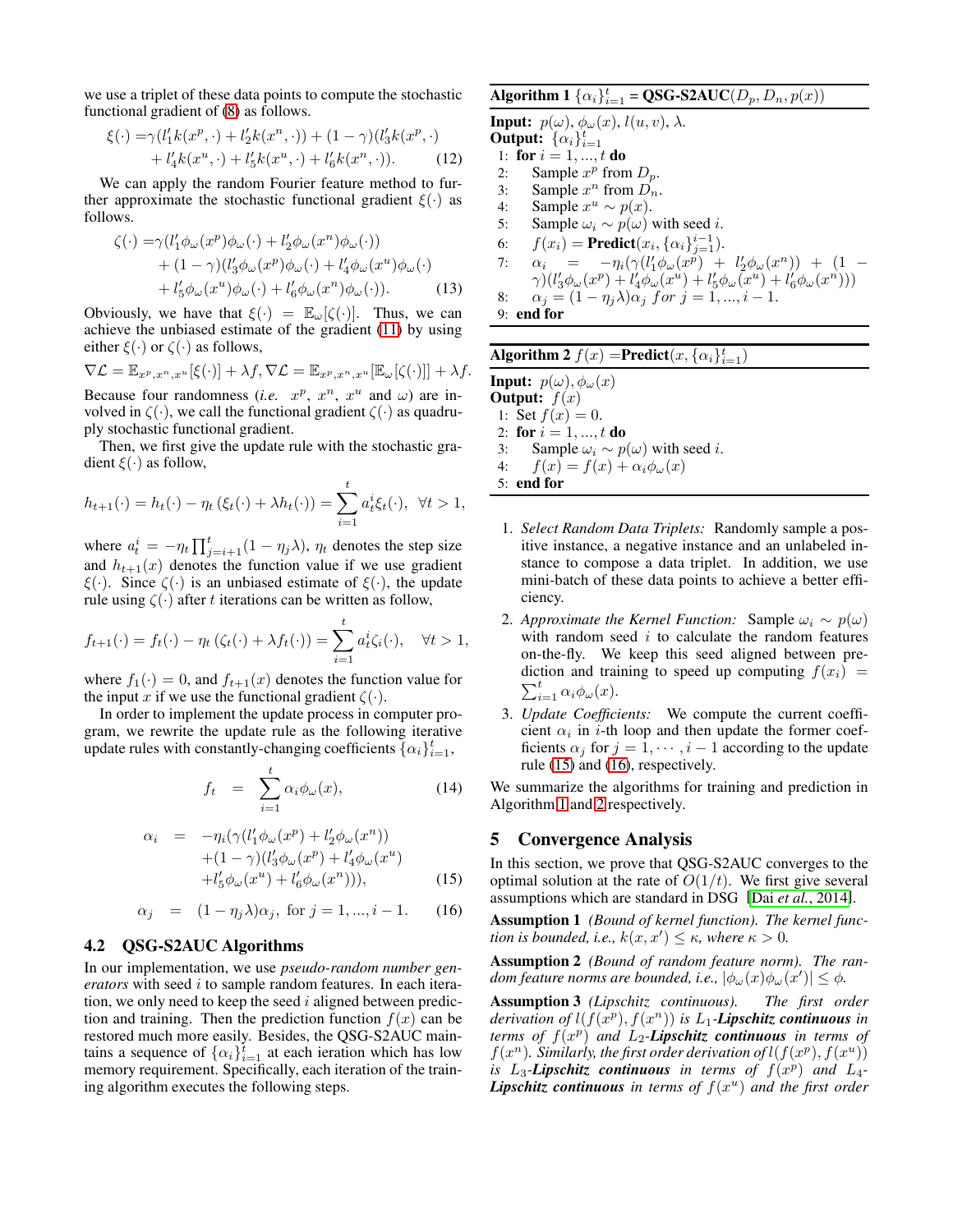<span id="page-4-4"></span>

| <b>Dataset</b>    | <b>Features</b> | <b>Samples</b> | <b>Source</b> |
|-------------------|-----------------|----------------|---------------|
| Codrna            | 8               | 59,535         | <b>LIBSVM</b> |
| Ijcnn1            | 22              | 49,990         | <b>LIBSVM</b> |
| Susy              | 18              | 5,000,000      | <b>LIBSVM</b> |
| Covtype           | 54              | 581,012        | <b>LIBSVM</b> |
| Higgs             | 28              | 1,100,000      | <b>LIBSVM</b> |
| Skin              | 3               | 245,057        | <b>LIBSVM</b> |
| Dota <sub>2</sub> | 116             | 92650          | UCI           |
| Unclonable        | 129             | 6.000,000      | UCI           |

Table 2: Datasets used in the experiments.

 $derivation of$   $l(f(x^u), f(x^n))$  *is*  $L_5$ -*Lipschitz continuous in terms of* f(x u ) *and* L6*-Lipschitz continuous in terms of*  $f(x^n)$ .

**Assumption 4** *(Bound of derivation). There exists*  $M_1 > 0$ *,*  $M_2 > 0$ ,  $M_3 > 0$ ,  $M_4 > 0$ ,  $M_5 > 0$  and  $M_6 > 0$ , such that  $\left|l'_1\right| \leq M_1, \left|l'_2\right| \leq M_2, \left|l'_3\right| \leq M_3, \left|l'_4\right| \leq M_4, \left|l'_5\right| \leq M_5,$  $|l_6^{\dagger}| \leq M_6$ ,

We use the framework of [Dai *et al.*[, 2014\]](#page-6-16) to prove that  $f_{t+1}$  can converge to the optimal solution  $f^*$ . Specifically, we use the aforementioned  $h_{t+1}$  as an intermediate value to decompose the difference between  $f_{t+1}$  and  $f^*$  as follows,

$$
|f_{t+1}(x) - f^*(x)|^2
$$
  
\n
$$
\leq 2 \underbrace{|f_{t+1}(x) - h_{t+1}(x)|^2}_{\text{error due to random features}} + 2\kappa \underbrace{|h_{t+1} - f^*|_{\mathcal{H}}}_{\text{error due to random data}}. (17)
$$

In other words, the total approximation error includes the error caused by approximating the kernel with random features, and the error caused by sampling random data. Finally, the boundary of the original error can be obtained by summing up the boundary of these two parts.

We first give the convergence of error due to random features and random data in Lemmas [1](#page-4-0) and [3](#page-4-1) respectively. All the detailed proofs are provided in our Appendix.

Lemma 1 (Error due to random features) *Let* χ *denotes the whole training set in semi-supervised learning problem. For any*  $x \in \chi$ *, we have* 

$$
\mathbb{E}_{x_t^p, x_t^n, x_t^u, \omega}[|f_{t+1}(x) - h_{t+1}(x)|^2] \le B_{1, t+1}^2,\tag{18}
$$

*where*  $B_{1,t+1}^2 := M^2(\kappa + \phi)^2 \sum_{i=1}^t |a_t^i|^2$ ,  $B_{1,1} = 0$  and  $M = \gamma(M_1 + M_2) + (1 - \gamma)(M_3 + M_4 + M_5 + M_6).$ 

Obviously, the upper bound  $B_{1,t+1}^2$  depends on the convergence of  $|a_t^i|$ , which is given in Lemma [2.](#page-4-2)

**Lemma 2** Suppose 
$$
\eta_i = \frac{\theta}{i}
$$
  $(1 \le i \le t)$  and  $\theta \lambda \in (1, 2) \cup \mathbb{Z}_+$ .  
We have  $|a_t^i| \le \frac{\theta}{t}$  and  $\sum_{i=1}^t |a_t^i|^2 \le \frac{\theta^2}{t}$ .

Remark 1 *According to Lemmas [1](#page-4-0) and [2,](#page-4-2) the error caused by random features has the convergence rate of* O(1/t) *with proper learning rate and*  $\theta \lambda \in (1, 2)$ *.* 

<span id="page-4-1"></span>Lemma 3 (Error due to random data)  $\textit{Set}\ \eta_t = \frac{\theta}{\tau}$  $\frac{\partial}{\partial t}, \theta > 0,$ *such that*  $\theta \lambda \in (1, 2) \cup \mathbb{Z}_+$ *, we have* 

$$
\mathbb{E}_{x_t^p, x_t^n, x_t^u, \omega_t} \left[ \|h_{t+1} - f^*\|_{\mathcal{H}}^2 \right] \le \frac{Q_1^2}{t},\tag{19}
$$

where 
$$
Q_1 = \max \left\{ ||f^*||_{\mathcal{H}}, \frac{Q_0 + \sqrt{Q_0^2 + (2\theta \lambda - 1)(1 + \theta \lambda)^2 \theta^2 \kappa M^2}}{2\theta \lambda - 1} \right\}
$$
  
\n $Q_0 = \sqrt{2} \kappa^{1/2} (\kappa + \phi) L M \theta^2$  and  $L = \gamma (L_1 + L_2) + (1 - \gamma)(L_3 + L_4 + L_5 + L_6)$ .

<span id="page-4-3"></span>*,*

According to Lemmas [1](#page-4-0) and [3,](#page-4-1) we can obtain the convergence rate of QSG-S2AUC in Theorem [1.](#page-4-3)

Theorem 1 (Convergence in expectation) *Let* χ *denote the whole training set in semi-supervised learning problem. Set*  $\eta_t = \frac{\theta}{t}$  $\frac{\partial}{\partial t}$ ,  $\theta > 0$ , such that  $\theta \lambda \in (1, 2) \cup \mathbb{Z}_+$ .  $\forall x \in \chi$ , we have

$$
\mathbb{E}_{x_t^p, x_t^n, x_t^u, \omega_t} [ |f_{t+1}(x) - f^*(x)|^2 ] \le \frac{2C^2 + 2\kappa Q_1^2}{t},
$$

*where*  $C^2 = (\kappa + \phi)^2 M^2 \theta^2$ .

Remark 2 *Theorem [1](#page-4-3) shows that for any given* x*, the evaluated value of f*<sub>t+1</sub> at *x* will converge to that of  $f^*$  in terms *of the Euclidean distance at the rate of* O(1/t)*. This rate is the same as that of standard DSG even though our problem is much more complicated and has four sources of randomness.*

## 6 Experiments

In this section, we present the experimental results on several datasets to demonstrate the effectiveness and efficiency of QSG-S2AUC.

#### 6.1 Experimental Setup

<span id="page-4-0"></span>We compare the AUC results and running time of QSG-S2AUC with the state-of-the-art semi-supervised AUC maximization algorithms as summarized as follows.

- 1. *PNU-AUC*: Unbiased semi-supervised AUC optimization method proposed in [Sakai *et al.*[, 2018\]](#page-6-3) based on positive and unlabeled learning.
- 2. *SAMULT*: The method proposed in [\[Xie and Li, 2018\]](#page-7-3) which does not require the class prior distribution to achieve the unbiased solution.

<span id="page-4-2"></span>All the experiments were ran on a PC with 56 2.2GHz cores and 80GB RAM. We implemented QSG-S2AUC and SA-MULT algorithms in MATLAB. We used the MATLAB code from<https://github.com/t-sakai-kure/PNU> as the implementation of PNU-AUC. For all algorithms, we use the square pairwise loss  $l(u, v) = (1 - u + v)^2$  and Gaussian kernel  $k(x, x') = \exp(-\sigma ||x - x'||^2)$ . The hyper-parameters ( $\lambda$ ,  $\sigma$  and  $\gamma$ ) are chosen via 5-fold cross-validation.  $\lambda$  and  $\sigma$ were searched in the region  $\{(\lambda, \sigma)|2^{-3} \leq \lambda \leq 2^3, 2^{-3} \leq \sigma\}$  $\sigma \leq 2^3$ . The trade-off parameter  $\gamma$  in SAMULT and QSG-S2AUC was searched from 0 to 1 at intervals of 0.1, and that in PNU-AUC was searched from −1 to 1 at intervals of 0.1. In addition, the class prior  $\pi$  in PNU-AUC is set to the class proportion in the whole training set, which can be estimated by [\[du Plessis](#page-6-24) *et al.*, 2015]. All the results are the average of 10 trials.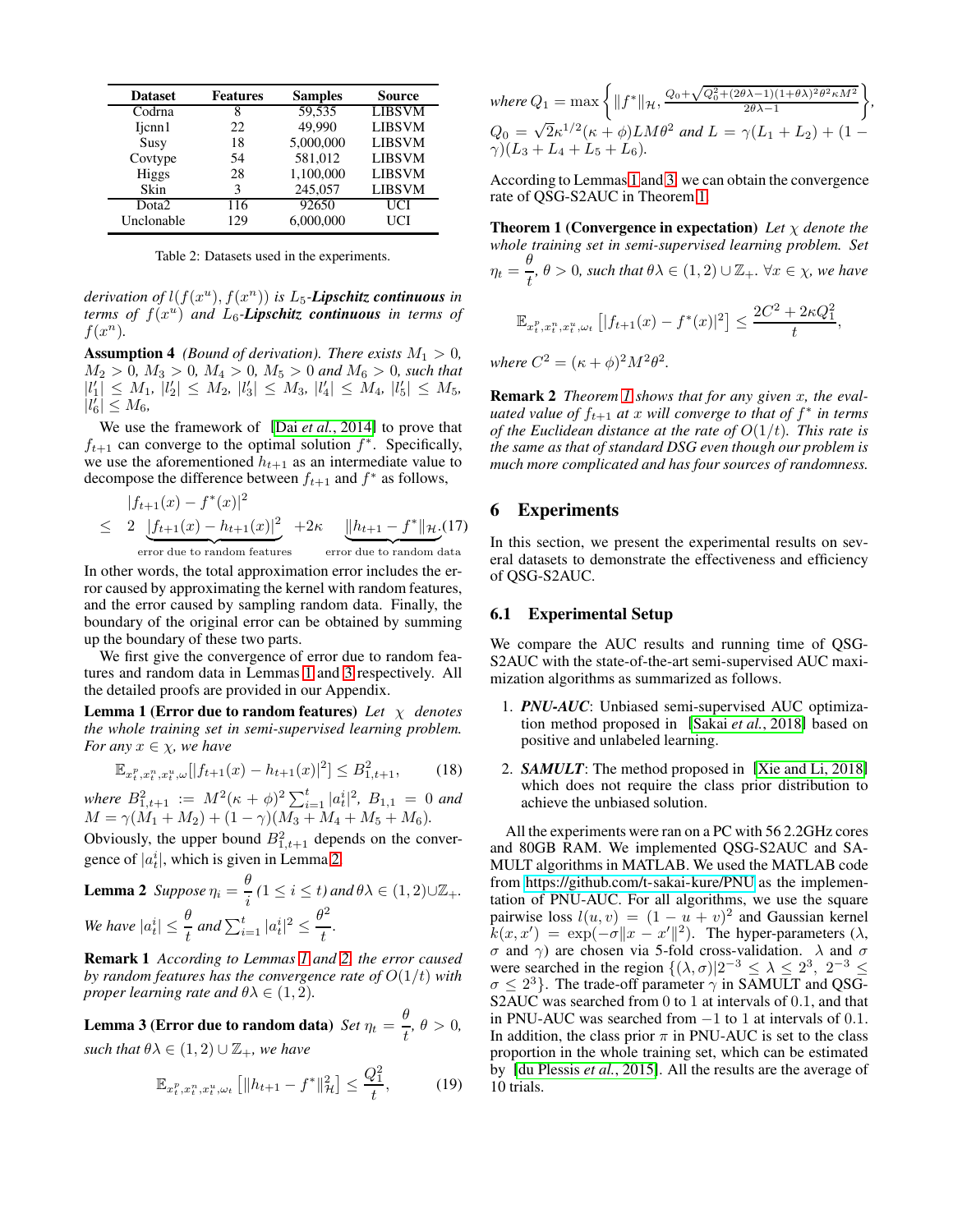<span id="page-5-2"></span>

Figure 1: The training time of QSG-S2AUC, SAMULT and PNU-AUC against different sizes of unlabeled samples, where the sizes of labeled samples are fixed at 200. (The lines of SAMULT and PNU-AUC are incomplete because their implementations crash on larger training sets.)

<span id="page-5-3"></span>

Figure 2: The boxplot of testing AUC results for PNU-AUC, SA-MULT and our QSG-S2AUC.

### 6.2 Datasets

We carry out the experiments on eight large scale benchmark datasets collected from  $LIBSVM<sup>1</sup>$  $LIBSVM<sup>1</sup>$  $LIBSVM<sup>1</sup>$  and  $UCI<sup>2</sup>$  $UCI<sup>2</sup>$  $UCI<sup>2</sup>$  repositories. The size  $n$  of the dataset and the feature dimensionality d are summarized in Table [2.](#page-4-4) To conduct the experiments for semi-supervised learning, we randomly sample 200 labeled instances and treat the rest of the data as unlabeled. All the data features are normalized to [0, 1] in advance.

## 6.3 Results and Discussion

Figure [1](#page-5-2) shows the training time of the three algorithms against different sizes of unlabeled samples on the eight benchmark datasets, where the sizes of labeled samples are fixed at 200. We can find that QSG-S2AUC is always faster than SAMULT and PNU-AUC. This is because the SAMULT and PNU-AUC need  $O(n^3)$  operations to compute the inverse matrixes with kernel. Differently, QSG-S2AUC uses RFF to approximate the kernel function, and each time it only needs  $O(D)$  operations to calculate the random features with seed i. In addition, the low memory requirement of QSG-S2AUC allows it to do an efficient training for large scale datasets while PNU-AUC and SAMULT are out of memory. Figure [2](#page-5-3) presents the testing AUC results of these algorithms on the eight benchmark datasets. The results show that QSG-S2AUC has the similar AUC results with other methods on the most datasets, and has the highest AUC on the datasets of Covtype and Ijcnn1. Based on these results, we conclude that QSG-S2AUC is superior to other state-of-the-art algorithms in terms of efficiency and scalability, while retaining the similar generalization performance.

### 7 Conclusion

In this paper, we propose a novel scalable semi-supervised AUC optimization algorithm, QSG-S2AUC. Considering that semi-supervised learning contains three data sources, DSG-S2AUC is designed to randomly sample one instance from each data source in each iteration. Then, their random features are generated and used to calculate a quadruply stochastic functional gradient for model update. Even though this optimization process contains multiple layers of stochastic sampling, theoretically, we prove that QSG-S2AUC has a convergence rate of  $O(1/t)$ . The experimental results on various datasets also demonstrate the superiority of the proposed QSG-S2AUC.

## Acknowledgments

<sup>1</sup>LIBSVM is available at [https://www.csie.ntu.edu.tw/](https://www.csie.ntu.edu.tw/~cjlin/libsvmtools/\datasets/binary/)~cjlin/libsvmtod**lS**\d&a&62*0*Eindly .1837956. B.G. was partially supported H.H. was partially supported by U.S. NSF IIS 1836945, IIS 1836938, DBI 1836866, IIS 1845666, IIS 1852606, by the National Natural Science Foundation of China

<span id="page-5-1"></span><span id="page-5-0"></span><sup>&</sup>lt;sup>2</sup>UCI is available at [http://archive.ics.uci.edu/ml/datasets.html.](http://archive.ics.uci.edu/ml/datasets.html)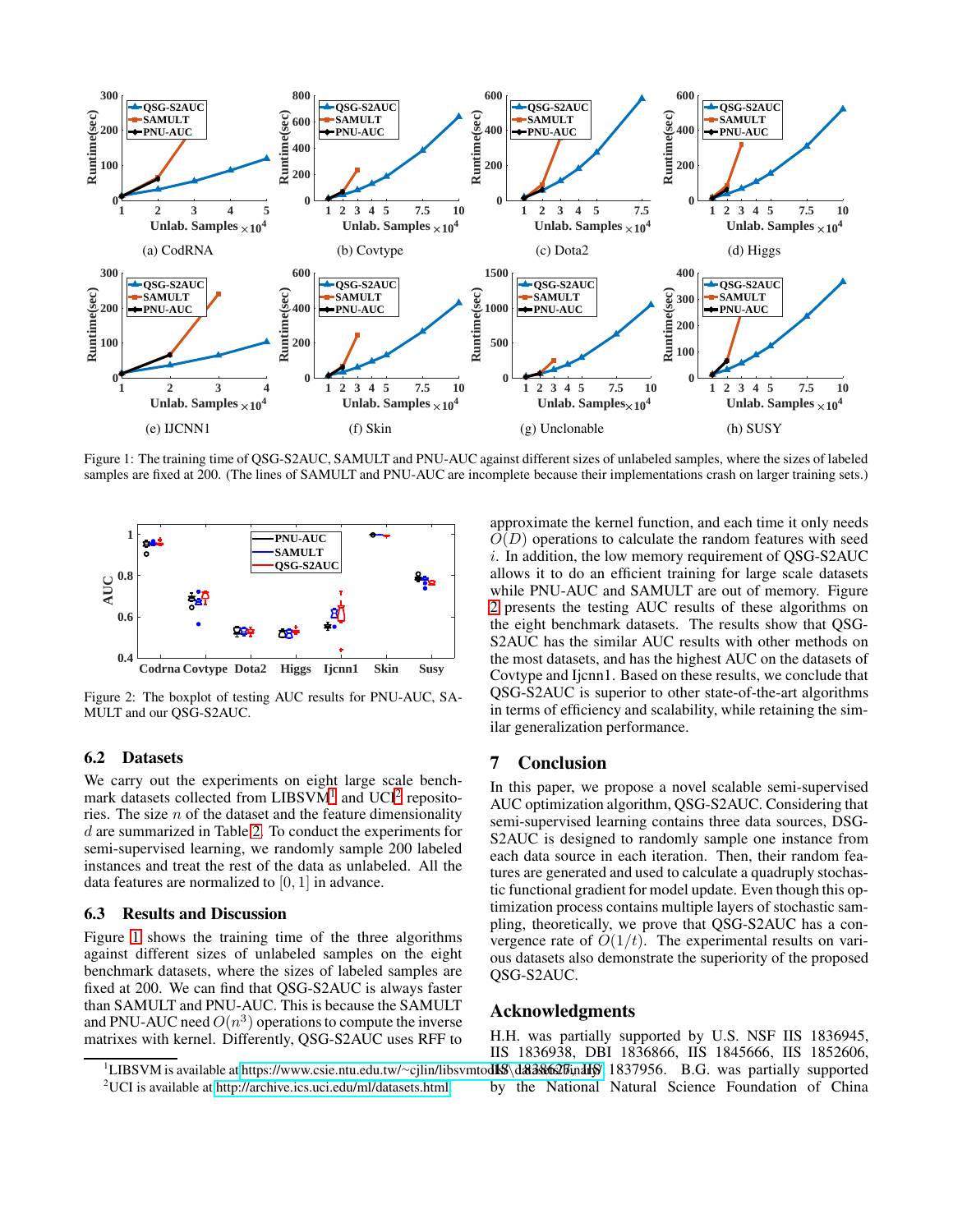(No: 61573191), and the Natural Science Foundation (No. BK20161534), Six talent peaks project (No. XYDXX-042) in Jiangsu Province.

# References

- <span id="page-6-8"></span>[Amini *et al.*, 2008] Massih-Reza Amini, Tuong-Vinh Truong, and Cyril Goutte. A boosting algorithm for learning bipartite ranking functions with partially labeled data. 2008.
- <span id="page-6-16"></span>[Dai *et al.*, 2014] Bo Dai, Bo Xie, Niao He, Yingyu Liang, Anant Raj, Maria-Florina F Balcan, and Le Song. Scalable kernel methods via doubly stochastic gradients. In *Advances in Neural Information Processing Systems*, pages 3041–3049, 2014.
- <span id="page-6-22"></span>[Ding *et al.*, 2017] Yi Ding, Chenghao Liu, Peilin Zhao, and Steven CH Hoi. Large scale kernel methods for online auc maximization. In *2017 IEEE International Conference on Data Mining (ICDM)*, pages 91–100. IEEE, 2017.
- <span id="page-6-18"></span>[Drineas and Mahoney, 2005] Petros Drineas and Michael W Mahoney. On the nyström method for approximating a gram matrix for improved kernelbased learning. *journal of machine learning research*, 6(Dec):2153–2175, 2005.
- <span id="page-6-24"></span>[du Plessis *et al.*, 2015] Marthinus Christoffel du Plessis, Gang Niu, and Masashi Sugiyama. Class-prior estimation for learning from positive and unlabeled data. In *ACML*, pages 221–236, 2015.
- <span id="page-6-17"></span>[Fine and Scheinberg, 2001] Shai Fine and Katya Scheinberg. Efficient svm training using low-rank kernel representations. *Journal of Machine Learning Research*, 2(Dec):243–264, 2001.
- <span id="page-6-9"></span>[Fujino and Ueda, 2016] Akinori Fujino and Naonori Ueda. A semi-supervised auc optimization method with generative models. In *Data Mining (ICDM), 2016 IEEE 16th International Conference on*, pages 883–888. IEEE, 2016.
- <span id="page-6-7"></span>[Gao and Zhou, 2015] Wei Gao and Zhi-Hua Zhou. On the consistency of auc pairwise optimization. In *IJCAI*, pages 939–945, 2015.
- <span id="page-6-6"></span>[Gao *et al.*, 2013] Wei Gao, Rong Jin, Shenghuo Zhu, and Zhi-Hua Zhou. One-pass auc optimization. In *International Conference on Machine Learning*, pages 906–914, 2013.
- <span id="page-6-4"></span>[Geng *et al.*, 2019] Xiang Geng, Bin Gu, Xiang Li, Wanli Shi, Guansheng Zheng, and Heng Huang. Scalable semisupervised svm via triply stochastic gradients. In *28th International Joint Conference on Artificial Intelligence*, 2019.
- <span id="page-6-12"></span>[Gu and Huo, 2018] Bin Gu and Zhouyuan Huo. Asynchronous doubly stochastic group regularized learning. In *International Conference on Artificial Intelligence and Statistics (AISTATS 2018)*, 2018.
- <span id="page-6-11"></span>[Gu *et al.*, 2014] Bin Gu, Victor S Sheng, Keng Yeow Tay, Walter Romano, and Shuo Li. Incremental support vector learning for ordinal regression. *IEEE Transactions on*

*Neural networks and learning systems*, 26(7):1403–1416, 2014.

- <span id="page-6-14"></span>[Gu *et al.*, 2016] Bin Gu, Zhouyuan Huo, and Heng Huang. Asynchronous stochastic block coordinate descent with variance reduction. *arXiv preprint arXiv:1610.09447*, 2016.
- <span id="page-6-13"></span>[Gu *et al.*, 2018a] Bin Gu, Yingying Shan, Xiang Geng, and Guansheng Zheng. Accelerated asynchronous greedy coordinate descent algorithm for svms. In *IJCAI*, pages 2170–2176, 2018.
- <span id="page-6-20"></span>[Gu *et al.*, 2018b] Bin Gu, Miao Xin, Zhouyuan Huo, and Heng Huang. Asynchronous doubly stochastic sparse kernel learning. In *Thirty-Second AAAI Conference on Artificial Intelligence*, 2018.
- <span id="page-6-1"></span>[Gu *et al.*, 2018c] Bin Gu, Xiao-Tong Yuan, Songcan Chen, and Heng Huang. New incremental learning algorithm for semi-supervised support vector machine. In *Proceedings of the 24th ACM SIGKDD International Conference on Knowledge Discovery & Data Mining*, pages 1475–1484. ACM, 2018.
- <span id="page-6-5"></span>[Hanley and McNeil, 1982] James A Hanley and Barbara J McNeil. The meaning and use of the area under a receiver operating characteristic (roc) curve. *Radiology*, 143(1):29–36, 1982.
- <span id="page-6-10"></span>[Huang *et al.*, 2019] Feihu Huang, Bin Gu, Zhouyuan Huo, Songcan Chen, and Heng Huang. Faster gradient-free proximal stochastic methods for nonconvex nonsmooth optimization. *arXiv preprint arXiv:1902.06158*, 2019.
- <span id="page-6-19"></span>[Li *et al.*, 2017] Xiang Li, Bin Gu, Shuang Ao, Huaimin Wang, and Charles X Ling. Triply stochastic gradients on multiple kernel learning. UAI, 2017.
- <span id="page-6-0"></span>[Liang, 2005] Percy Liang. *Semi-supervised learning for natural language*. PhD thesis, Massachusetts Institute of Technology, 2005.
- <span id="page-6-21"></span>[Liu *et al.*, 2018] Mingrui Liu, Xiaoxuan Zhang, Zaiyi Chen, Xiaoyu Wang, and Tianbao Yang. Fast stochastic auc maximization with o (1/n)-convergence rate. In *International Conference on Machine Learning*, pages 3195– 3203, 2018.
- <span id="page-6-15"></span>[Rahimi and Recht, 2008] Ali Rahimi and Benjamin Recht. Random features for large-scale kernel machines. In *Advances in neural information processing systems*, pages 1177–1184, 2008.
- <span id="page-6-23"></span>[Rudin, 2017] Walter Rudin. *Fourier analysis on groups*. Courier Dover Publications, 2017.
- <span id="page-6-2"></span>[Sakai *et al.*, 2017] Tomoya Sakai, Marthinus Christoffel du Plessis, Gang Niu, and Masashi Sugiyama. Semisupervised classification based on classification from positive and unlabeled data. In *Proceedings of the 34th International Conference on Machine Learning-Volume 70*, pages 2998–3006. JMLR. org, 2017.
- <span id="page-6-3"></span>[Sakai *et al.*, 2018] Tomoya Sakai, Gang Niu, and Masashi Sugiyama. Semi-supervised auc optimization based on positive-unlabeled learning. *Machine Learning*, 107(4):767–794, 2018.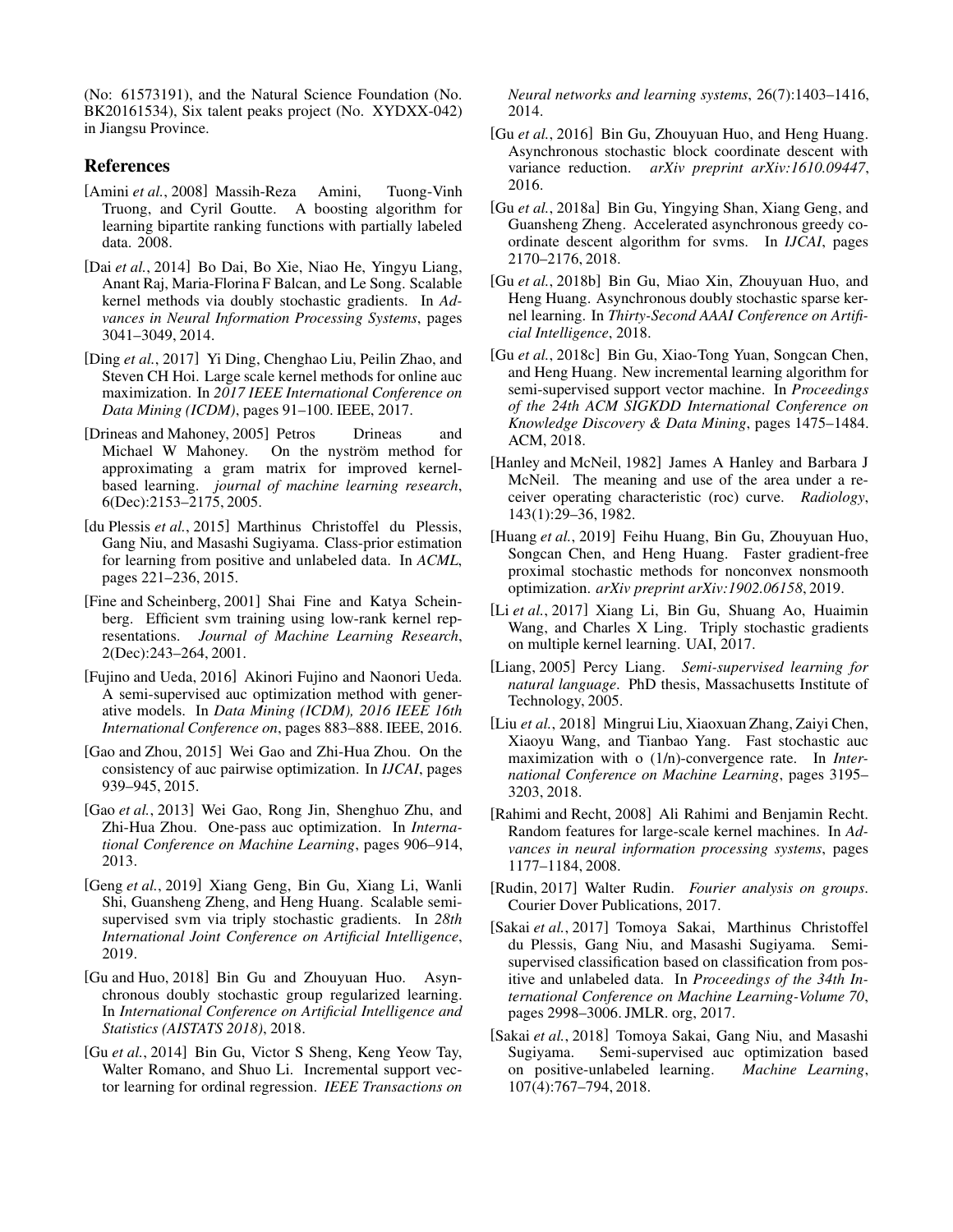- <span id="page-7-1"></span>[Sholokhov *et al.*, 2018] Alexey Sholokhov, Md Sahidullah, and Tomi Kinnunen. Semi-supervised speech activity detection with an application to automatic speaker verification. *Computer Speech & Language*, 47:132–156, 2018.
- <span id="page-7-4"></span>[Smola and Schölkopf, 2000] Alex J Smola and Bernhard Schölkopf. Sparse greedy matrix approximation for machine learning. 2000.
- <span id="page-7-0"></span>[Wang *et al.*, 2010] Jun Wang, Sanjiv Kumar, and Shih-Fu Chang. Semi-supervised hashing for scalable image retrieval. 2010.
- <span id="page-7-3"></span>[Xie and Li, 2018] Zheng Xie and Ming Li. Semi-supervised auc optimization without guessing labels of unlabeled data. 2018.
- <span id="page-7-5"></span>[Ying *et al.*, 2016] Yiming Ying, Longyin Wen, and Siwei Lyu. Stochastic online auc maximization. In *Advances in neural information processing systems*, pages 451–459, 2016.
- <span id="page-7-2"></span>[Yu *et al.*, 2019] Shuyang Yu, Bin Gu, Kunpeng Ning, Haiyan Chen, Jian Pei, and Heng Huang. Tackle balancing constraint for incremental semi-supervised support vector learning. In *Proceedings of the 25th ACM SIGKDD International Conference on Knowledge Discovery & Data Mining*, 2019.

# A Detailed Proof of Convergence Rate

In this section, we give detailed proof of Lemmas [1-](#page-4-0)[3](#page-4-1) and Theorem [1.](#page-4-3)

#### A.1 Proof of Lemma [1](#page-4-0)

Here we give the detailed proof of Lemma [1.](#page-4-0)

**Proof 1** We denote  $A_i(x) = A_i(x; x_i^p, x_i^n, x_i^u, \omega_i)$  :=  $a_t^i(\zeta_i(x) - \xi_i(x))$ . According to the assumption in section 5,  $A_i(X)$  *have a bound:* 

$$
|A_i(x)| \leq |a_t^i| (|\zeta_i(x)| + |\xi_i(x)|)
$$
  
\n
$$
\leq |a_t^i| (\gamma(l_1' k(x_t^p, x) + l_2' k(x_t^n, x))
$$
  
\n
$$
+ (1 - \gamma)(l_3' k(x_t^p, x) + l_4' k(x_t^u, x)
$$
  
\n
$$
+ l_5' k(x_t^u, x) + l_6' k(x_t^n, x))
$$
  
\n
$$
+ \gamma(l_1' \phi_\omega(x^p) \phi_\omega(x) + l_2' \phi_\omega(x^n) \phi_\omega(x)
$$
  
\n
$$
+ (1 - \gamma)(l_3' \phi_\omega(x^p) \phi_\omega(x) + l_4' \phi_\omega(x^u) \phi_\omega(x)
$$
  
\n
$$
+ l_5' \phi_\omega(x^u) \phi_\omega(x) + l_6' \phi_\omega(x^n) \phi_\omega(x)))
$$
  
\n
$$
\leq |a_t^i| ((\gamma(M_1 + M_2)) + (1 - \gamma)(M_3 + M_4 + M_5 + M_6))\kappa
$$
  
\n
$$
+ (\gamma(M_1 + M_2) + (1 - \gamma)(M_3 + M_4 + M_5 + M_6))\phi)
$$
  
\n
$$
= M(\kappa + \phi)|a_t^i|
$$

*Then we obtain the lemma [1.](#page-4-0) This completes the proof.*

## A.2 Proof of lemma [2](#page-4-2)

Here we give detailed proof of Lemma [2.](#page-4-2)

**Proof 2** *Obviously,*  $|a_t^i| \leq \frac{\theta}{t}$ *. Then we have* 

$$
|a_t^i| = |a_t^{i+1} \frac{\eta_i}{\eta_{i+1}} (1 - \lambda \eta_{i+1})|
$$
  
= 
$$
\frac{i+1}{i} |1 - \frac{\lambda \theta}{i+1}| \cdot |a_t^{i+1}|
$$
  
= 
$$
|\frac{i+1 - \lambda \theta}{i}| \cdot |a_t^{i+1}|
$$

*When*  $\lambda \theta \in (1, 2), \forall i \geq 1$ *, we have*  $i - 1 < i + 1 - \lambda \theta < i$ *,*  $\left| a_t^i \right| < \left| a_t^{i+1} \right| \leq \frac{\theta}{t}$  and  $\sum_{i=1}^t \leq$  $\theta^2$  $\frac{d}{dt}$ *.* When  $\lambda \theta \in \mathbb{Z}_+, \text{ if }$  $i > \lambda \theta - 1$ *, then*  $|a_t^i| < |a_t^{i+1}| \leq \frac{\theta}{t}$ *. If*  $i \leq \lambda \theta - 1$ *, then*  $|a_t^i| = 0$ . So we get  $\sum_{i=1}^t |a_t^i|^2 \leq \frac{\theta^2}{t}$ t *. Therefore, we obtain the lemma [2.](#page-4-2) This completes the proof.*

#### A.3 Proof of Lemma [3](#page-4-1)

For convenience, we denote that  $l'_1(f(x_t^p), f(x_t^n)),$  $l_2'(f(x_t^p), f(x_t^n)), \quad l_3'(f(x_t^p), f(x_t^u)), \quad l_4'(f(x_t^p), f(x_t^u)),$  $l_5^r(f(x_t^u), f(x_t^u))$  and  $l_6^r(f(x_t^u), f(x_t^u))$  as  $l_1^r(f_t), l_2^r(f_t),$  $l_3'(f_t)$ ,  $l_4'(f_t)$ ,  $l_5'(f_t)$  and  $l_6'(f_t)$ , respectively. In addition, we define the following three different gradient terms,

$$
g_t = \xi_t + \lambda h_t
$$
  
=  $\gamma (l'_1(f_t)k(x_t^p, \cdot) + l'_2(f_t)k(x_t^n, \cdot))$   
+  $(1 - \gamma)(l'_3(f_t)k(x_t^p, \cdot) + l'_4(f_t)k(x_t^u, \cdot))$   
+  $l'_5(f_t)k(x_t^u, \cdot) + l'_6(f_t)k(x_t^n, \cdot)) + \lambda h_t$ 

$$
\hat{g}_t = \hat{\xi}_t + \lambda h_t \n= \gamma (l'_1(h_t)k(x_t^p, \cdot) + l'_2(h_t)k(x_t^n, \cdot)) \n+ (1 - \gamma)(l'_3(h_t)k(x_t^p, \cdot) + l'_4(h_t)k(x_t^u, \cdot) \n+ l'_5(h_t)k(x_t^u, \cdot) + l'_6(h_t)k(x_t^n, \cdot)) + \lambda h_t
$$

$$
\begin{array}{rcl}\n\bar{g}_t & = & \mathbb{E}_{x_t^p, x_t^n, x_t^n}[\hat{g}_t] \\
& = & \mathbb{E}_{x_t^p, x_t^n x_t^n}[\gamma(l_1'(h_t)k(x_t^p, \cdot) + l_2'(h_t)k(x_t^n, \cdot)) \\
& & + (1 - \gamma)(l_3'(h_t)k(x_t^p, \cdot) + l_4'(h_t)k(x_t^n, \cdot)) \\
& & + l_5'(h_t)k(x_t^n, \cdot) + l_6'(h_t)k(x_t^n, \cdot))\n\end{array}
$$

Note that from our previous definition, we have  $h_{t+1} =$  $h_t - \eta_t g_t, \forall t \geq 1.$ 

Denote  $A_t = || h_t - f^* ||^2_{\mathcal{H}}$ . Then we have

$$
A_{t+1} = || h_t - f^* - \eta_t g_t ||_{{\mathcal H}}^2
$$
  
=  $A_t + \eta_t^2 || g_t ||_{{\mathcal H}}^2 - 2\eta_t \langle h_t - f^*, g_t \rangle_{{\mathcal H}}$   
=  $A_t + \eta_t^2 || g_t ||_{{\mathcal H}}^2 - 2\eta_t \langle h_t - f^*, \bar{g}_t \rangle_{{\mathcal H}}$   
+  $2\eta_t \langle h_t - f^*, \bar{g}_t - \hat{g}_t \rangle_{{\mathcal H}} + 2\eta_t \langle h_t - f^*, \hat{g}_t - g_t \rangle_{{\mathcal H}}$ 

Because of the strongly convexity of loss function and optimality condition, we have

$$
\langle h_t - f^*, \bar{g}_t \rangle_{\mathcal{H}} \ge \lambda \parallel h_t - f^* \parallel_{\mathcal{H}}^2
$$

Hence, we have

$$
A_{t+1} \le (1 - 2\eta_t \lambda) A_t + \eta_t^2 \parallel g_t \parallel_H^2 + 2\eta_t \langle h_t - f^*, \bar{g}_t - \hat{g}_t \rangle_{\mathcal{H}} + 2\eta_t \langle h_t - f^*, \hat{g}_t - g_t \rangle_{\mathcal{H}}, \forall t \ge 1
$$
 (20)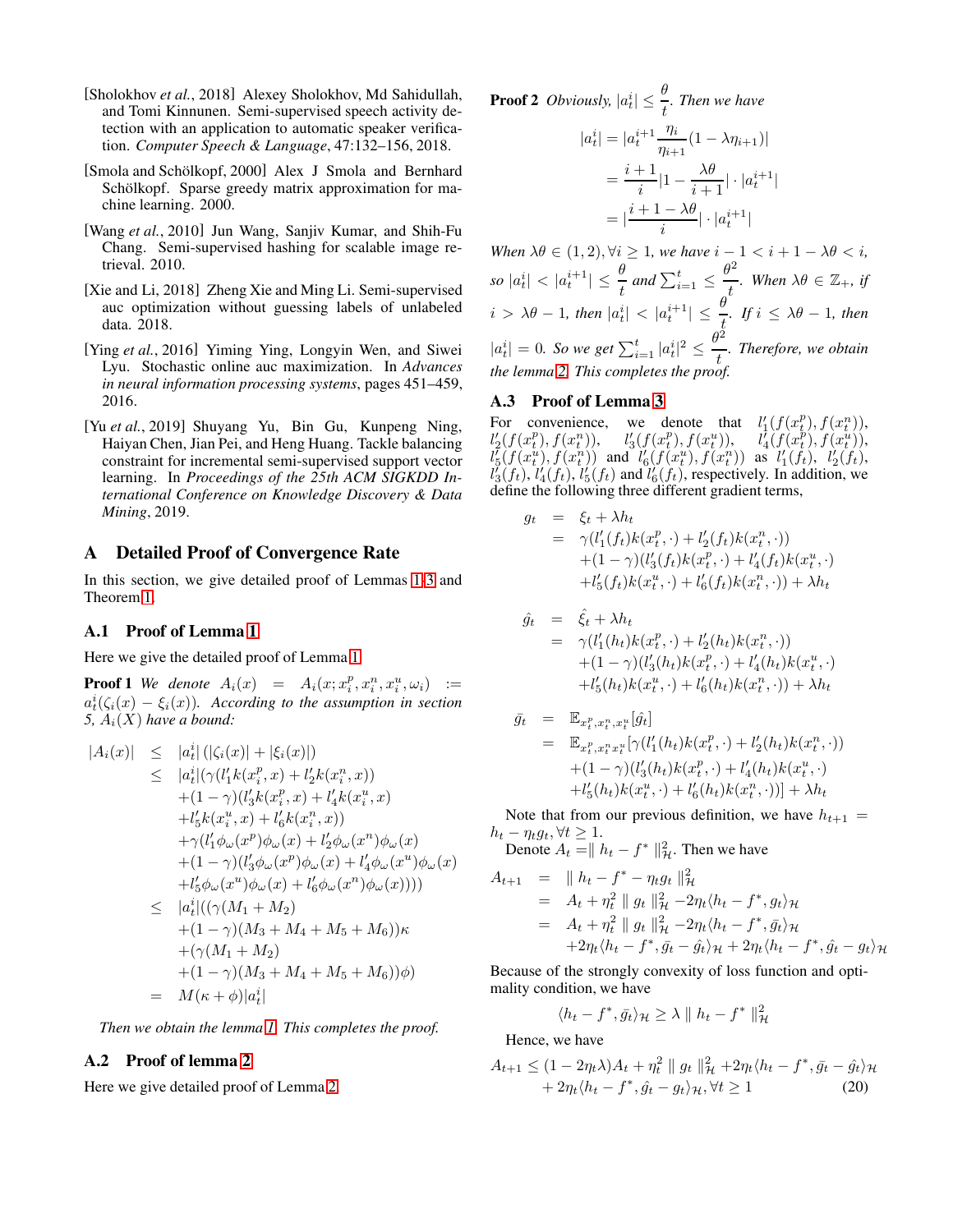Let us denote  $\mathcal{M}_t = ||g_t||^2_{\mathcal{H}}$ ,  $\mathcal{N}_t = \langle h_t - f^*, \bar{g}_t - \hat{g}_t \rangle_{\mathcal{H}}$ ,  $\mathcal{R}_t = \langle h_t - f^*, \hat{g}_t - g_t \rangle_{\mathcal{H}}$ . Firstly, we show that  $\mathcal{M}_t, \mathcal{N}_t, \mathcal{R}_t$ are bounded. Specifically, for  $t \geq 1$ , we have

$$
\mathcal{M}_t \le \kappa M^2 (1 + \lambda c_t) \tag{21}
$$

where 
$$
c_t := \sqrt{\sum_{i,j=1}^{t-1} |a_{t-1}^i| |a_{t-1}^j|}
$$
  

$$
\mathbb{E}_{x_t^p, x_t^n, x_t^u, \omega_t}[\mathcal{N}_t] = 0
$$
 (22)

$$
\mathbb{E}_{x_t^p, x_t^n x_t^u, \omega_t} [\mathcal{R}_t] \le \kappa^{1/2} L B_{1,t} \sqrt{\mathbb{E}_{x_{t-1}^p, x_{t-1}^n, x_{t-1}^u, \omega_{t-1}} [A_t]}
$$
(23)

where  $M := \gamma(M_1 + M_2) + (1 - \gamma)(M_3 + M_4 + M_5 + M_6)$  $L := \gamma (L_1 + L_2) + (1 - \gamma)(L_3 + L_4 + L_5 + L_6)$  and  $A_t = ||$  $h_t - \hat{f}^* \parallel_{\mathcal{H}}^2$ .

Proof 3 *The proof of Eq. [\(21\)](#page-8-0):*

$$
\mathcal{M}_t = \| g_t \|_{\mathcal{H}}^2 = \| \xi_t + \lambda h_t \|_{\mathcal{H}}^2 \leq ( \| \xi \|_{\mathcal{H}} + \lambda \| h_t \|_{\mathcal{H}} )^2
$$

*and*

$$
\begin{array}{rcl} \parallel \xi_t \parallel_{\mathcal{H}} & = & \parallel \gamma(l_1'(f_t)k(x_t^p, \cdot) + l_2'(f_t)k(x_t^n, \cdot)) \\ & + (1 - \gamma)(l_3'(f_t)k(x_t^p, \cdot) + l_4'(f_t)k(x_t^u, \cdot)) \\ & + l_5'(f_t)k(x_t^u, \cdot) + l_6'(f_t)k(x_t^n, \cdot)) \parallel_{\mathcal{H}} \\ & \leq & \kappa^{1/2}(\gamma(M_1 + M_2) \\ & + (1 - \gamma)(M_3 + M_4 + M_5 + M_6)) \\ & = & \kappa^{1/2}M \end{array}
$$

*Then we have:*

$$
||h_t||_{\mathcal{H}}^2 = \sum_{i=1}^{t-1} \sum_{j=1}^{t-1} a_{t-1}^i a_{t-1}^j [\gamma(l_1' k(x_i^p, \cdot) + l_2' k(x_i^n, \cdot)) + (1-\gamma)(l_3' k(x_i^p, \cdot) + l_4' k(x_i^u, \cdot) + l_5' k(x_i^u, \cdot) + l_6' k(x_i^n, \cdot))]
$$
  
\n
$$
\cdot [\gamma(l_1' k(x_j^p, \cdot) + l_2' k(x_j^n, \cdot)) + (1-\gamma)(l_3' k(x_j^p, \cdot) + l_4' k(x_j^u, \cdot) + l_5' k(x_j^u, \cdot) + l_6' k(x_j^n, \cdot))]
$$
  
\n
$$
\leq \kappa \sum_{i=1}^{t-1} \sum_{j=1}^{t-1} a_{t-1}^i a_{t-1}^j [\gamma^2(M_1 + M_2)^2 + 2\gamma(1-\gamma)(M_1 + M_2)(M_3 + M_4 + M_5 + M_6) + (1-\gamma)^2(M_3 + M_4 + M_5 + M_6)^2]
$$
  
\n
$$
= \kappa \sum_{i=1}^{t-1} \sum_{j=1}^{t-1} a_{t-1}^i a_{t-1}^j [\gamma(M_1 + M_2) + (1-\gamma)(M_3 + M_4 + M_5 + M_6)]^2
$$
  
\n
$$
= \kappa M^2 \sum_{i=1}^{t-1} \sum_{j=1}^{t-1} a_{t-1}^i a_{t-1}^j
$$

*Then we obtain Eq. [\(21\)](#page-8-0).*

Proof 4 *The proof of Eq. [\(22\)](#page-8-1)*

<span id="page-8-0"></span>
$$
\begin{aligned}\n&\mathbb{E}_{x_t^p, x_t^n, x_t^u, \omega_t}[\mathcal{N}_t] \\
&= \mathbb{E}_{x_{t-1}^p, x_{t-1}^n, x_{t-1}^u, \omega_t} \\
& \left[ \mathbb{E}_{x_t^p, x_t^n, x_t^u} [\langle h_t - f^*, \bar{g}_t - \hat{g}_t \rangle_{\mathcal{H}} | x_{t-1}^p, x_{t-1}^u, \omega_t] \right] \\
&= \mathbb{E}_{x_{t-1}^p, x_{t-1}^n, x_{t-1}^u, \omega_t} \left[ \langle h_t - f^*, \mathbb{E}_{x_{t-1}^p, x_{t-1}^n, x_{t-1}^u} [\bar{g}_t - \hat{g}_t] \rangle_{\mathcal{H}} \right] \\
&= 0\n\end{aligned}
$$

<span id="page-8-2"></span><span id="page-8-1"></span>Proof 5 *The proof of Eq. [\(23\)](#page-8-2)*

$$
\mathbb{E}_{x_t^p, x_t^n, x_t^n, \omega_t} [\mathcal{R}_t]
$$
\n
$$
= \mathbb{E}_{x_t^p, x_t^n, x_t^n, \omega_t} [\langle h_t - f^*, \hat{g}_t - g_t \rangle_{\mathcal{H}}]
$$
\n
$$
= \mathbb{E}_{x_t^p, x_t^n, x_t^n, \omega_t} [\langle h_t - f^*, \gamma[(l'_1(f_t) - l'_1(h_t))k(x_t^n, \cdot) + (l'_2(f_t) - l'_2(h_t))k(x_t^n, \cdot)]
$$
\n
$$
+ (1 - \gamma)[(l'_3(f_t) - l'_3(h_t))k(x_t^n, \cdot) + (l'_4(f_t) - l'_4(h_t))k(x_t^n, \cdot) + (l'_5(f_t) - l'_5(h_t))k(x_t^n, \cdot)]
$$
\n
$$
+ (l'_5(f_t) - l'_6(h_t))k(x_t^n, \cdot)]\rangle_{\mathcal{H}}]
$$
\n
$$
\leq \mathbb{E}_{x_t^p, x_t^p, x_t^n, \omega_t} [\|h_t - f^*\|_{\mathcal{H}}
$$
\n
$$
\cdot \gamma[|l'_1(f_t) - l'_1(h_t)| \cdot \|k(x_t^n, \cdot) \|_{\mathcal{H}}]
$$

$$
\begin{aligned}\n& \|\n|l_1'(f_t) - l_1'(h_t)\| \cdot \|\n|k(x_t^p, \cdot) \|\n\| \n+ \|\n|l_2'(f_t) - l_2'(h_t)\| \|\n|k(x_t^n, \cdot) \|\n\| \n+ (1 - \gamma) \|\n|l_3'(f_t) - l_3'(h_t)\| \|\n|k(x_t^n, \cdot) \|\n\| \n+ \|\n|l_4'(f_t) - l_4'(h_t)\| \|\n|k(x_t^n, \cdot) \|\n\| \n+ \|\n|l_5'(f_t) - l_5'(h_t)\| \|\n|k(x_t^n, \cdot) \|\n\| \n+ \|\n|l_6'(f_t) - l_6'(h_t)\| \|\n|k(x_t^n, \cdot) \|\n\| \n\| \n\end{aligned}
$$

$$
\leq \kappa^{1/2} \mathbb{E}_{x_t^p, x_t^u, x_t^u, \omega_t} [\| h_t - f^* \|_{\mathcal{H}} \n\cdot [\gamma(|l_1'(f_t) - l_1'(h_t)| \n+ |l_2'(f_t) - l_2'(h_t)|) \n+ (1 - \gamma)(|l_3'(f_t) - l_3'(h_t)| \n+ |l_4'(f_t) - l_4'(h_t)| \n+ |l_5'(f_t) - l_5'(h_t)| \n+ |l_6'(f_t) - l_6'(h_t)|)] ] \n\leq \kappa^{1/2} \mathbb{E}_{x_t^p, x_t^n, x_t^u, \omega_t} [\| h_t - f^* \|_{\mathcal{H}} \n\cdot [\gamma(L_1|f_t(x_t^p) - h_t(x_t^p)] \n+ L_2|f_t(x_t^n) - h_t(x_t^n)|) \n+ (1 - \gamma)(L_3|f_t(x_t^p) - h_t(x_t^p)| \n+ L_4|f_t(x_t^u) - h_t(x_t^u)| \n+ L_5|f_t(x_t^n) - h_t(x_t^n)|)] ] \n\leq \kappa^{1/2} \sqrt{\mathbb{E}_{x_t^p, x_t^n, x_t^u, \omega_t}[A_t]}
$$

$$
\sqrt{[\gamma(L_1 + L_2) + (1 - \gamma)(L_3 + L_4 + L_5 + L_6)]^2 B_{1,t}^2}
$$
  
 
$$
\leq \kappa^{1/2} L B_{1,t} \sqrt{\mathbb{E}_{x_{t-1}^p, x_{t-1}^n, x_{t-1}^u, \omega_{t-1}} [A_t]}
$$

The first and third inequalities are due to Cauchy-Schwarz Inequality and the second inequality is due to the Assumption